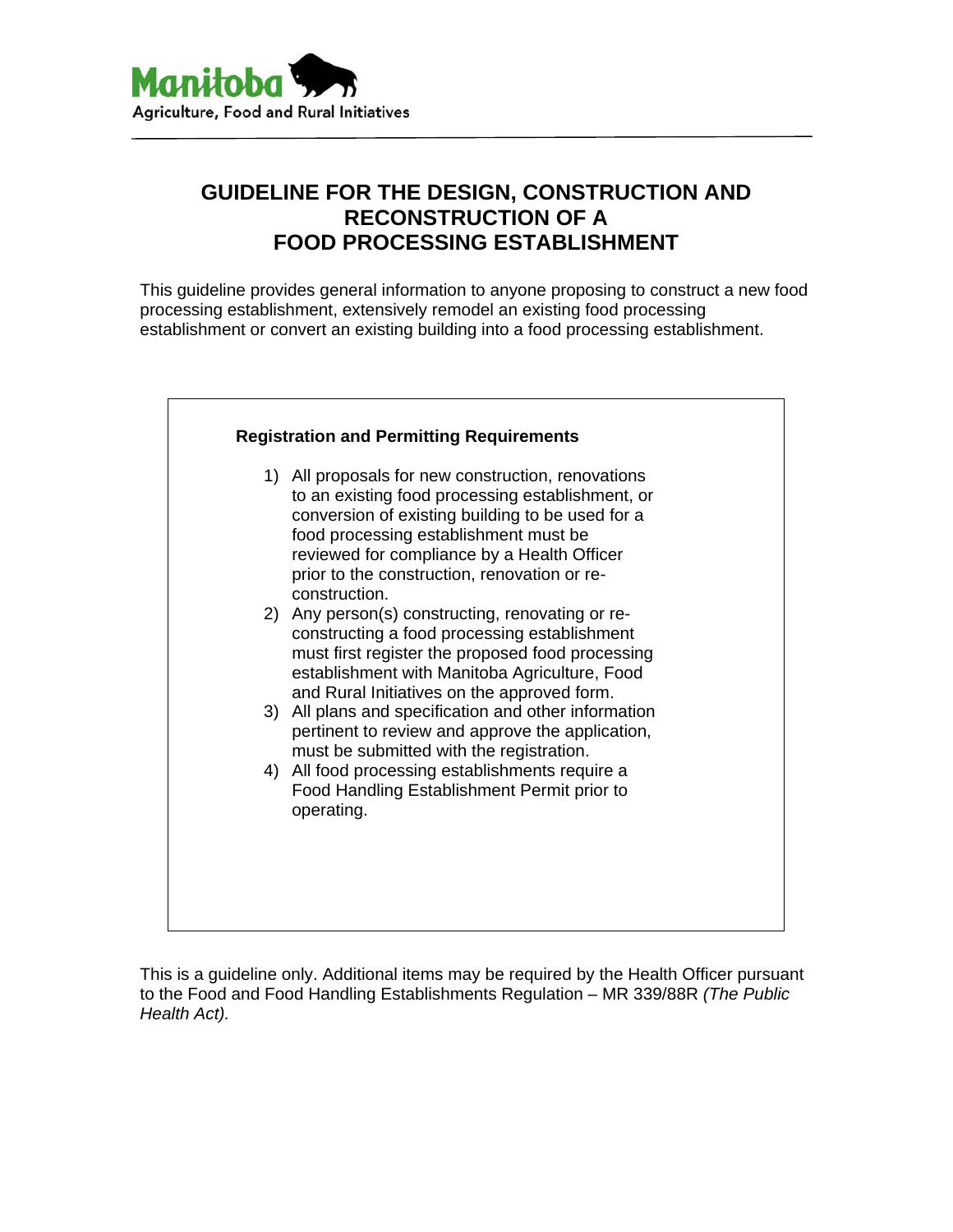## **DEFINITIONS:**

*"food processing establishment*": is a commercial establishment in which food is manufactured, processed or packaged for human consumption.

*"extensively remodel":* applies to any renovations to an existing operating food processing establishment that will change the structural and equipment layout and/or will involve demolition work to walls, ceilings and floors anywhere on the premises.

#### **Procedure for Obtaining Approval and Permit to Operate a Food Processing Establishment**

- o Prior to commencing construction/renovation or conversion, the owner/operator must submit a completed registration form (attached) to the local Health Officer for review.
- $\circ$  The registration form must be accompanied with a clear and complete detailed drawing/plan, preferably to scale, with the information listed below, as well as any other information that may be pertinent to the review of the proposal:
	- layout plan showing food preparation, processing, storage, service areas, number and type of plumbing fixtures and washrooms
	- a listing of all equipment and where it is to be located
	- comprehensive list of food processed, packaged, handled or distributed.
- $\circ$  The registration form must be accompanied by a site plan which includes the boundaries delineating the area under inspection control, the location of all buildings on the premise, access roadways, fences and ancillary structures and separation distance from other industrial, commercial, municipal and residential structures.
- $\circ$  The registration form must also include a schedule indicating the projected dates for commencement and completion of: construction and/or reconstruction of the structure; interior finishing and equipment installation the expected opening date.
- o The plans will be reviewed by the Health Officer to ensure regulatory requirements can be met.
- $\circ$  Upon completion of the review the Health Officer will notify the owner/operator of any non-compliance issues or concerns with the proposal, or advise that construction of the food processing establishment can proceed as proposed. **Note**: If there is to be a change in construction plans from what was originally submitted, before or during construction or renovation, it is the owner/operator's responsibility to contact the Health Officer prior to making the changes, and provide a new design plan for review showing the proposed changes.
- $\circ$  It is the responsibility of the owner/operator to keep the Health Officer informed of when the food processing establishment is expected to be ready for inspection and give at least 5 working days notice for a permitting inspection.
- o A permit will only be issued after an inspection has been carried out and all construction is complete and regulatory requirements are met. **Note**: For construction, renovation or conversion of food processing establishments within the City of Winnipeg, all plans and specifications must also be submitted to the City's One Stop Plan Approval located at Unit 31 – 30 Fort Street.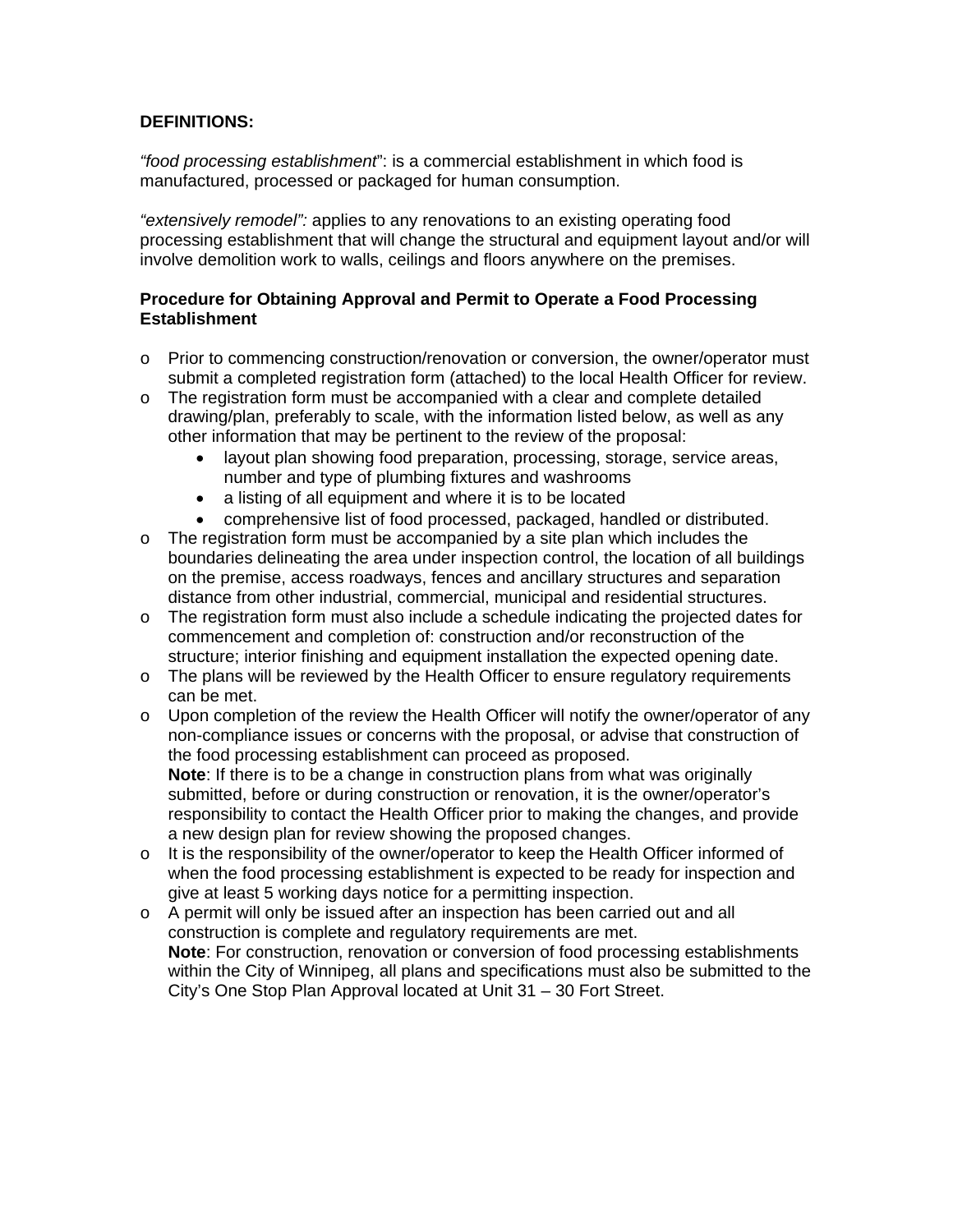# **CONSTRUCTION REQUIREMENTS**

## **1. STRUCTURE**

#### **(i) BUILDING**

- o The building must be of sound construction and of an adequate size to accommodate the equipment, food and food related products and the various activities involved with operating a food processing establishment.
- o All exterior doors and windows must be tight fitting (preferably self-closing) and capable of restricting the entrance of insects and rodents.
- $\circ$  If the food processing establishment will utilize below grade occupancy for any food preparation or processing activities or food storage, there may be additional requirements by the Health Officer. Contact your Health Officer for further information.

## **(ii) FLOORS**

- o Floors and floor coverings of all food preparation areas, food storage areas, equipment and utensil washing areas and walk-in-refrigeration units shall be constructed of smooth, impervious and durable material which is either seamless or with seams that are heat-sealed or chemically bonded.
- o Floor coverings in food preparation areas, equipment and utensil washing areas must be coved and sealed at all floor and wall junctions.
- $\circ$  All floors in washrooms must be made of impervious durable materials and wall and floor junctions coved and sealed.

#### **Examples of Approved Floor Coverings**

|                    | <b>Vinyl Tiles</b> | Quarry<br>Tiles | <b>Sealed</b><br><b>Concrete</b> | <b>Poured</b><br><b>Seamless</b> | <b>Commercial</b><br><b>Sheet Vinyl</b><br>(seamless) |
|--------------------|--------------------|-----------------|----------------------------------|----------------------------------|-------------------------------------------------------|
| Food               |                    | Χ               | Χ                                | Х                                |                                                       |
| processing         |                    |                 |                                  |                                  |                                                       |
| area               |                    |                 |                                  |                                  |                                                       |
| <b>Dishwashing</b> |                    | Χ               |                                  | X                                | Χ                                                     |
| Dry storage        | $\times$           | Χ               | Χ                                | Х                                | Χ                                                     |
| <b>Washrooms</b>   |                    | Χ               |                                  | Х                                | Х                                                     |
| <b>Walk-in</b>     |                    | Χ               | Χ                                | X                                | X                                                     |
| refrigerator       |                    |                 |                                  |                                  |                                                       |

#### **Example of Proper Coving**

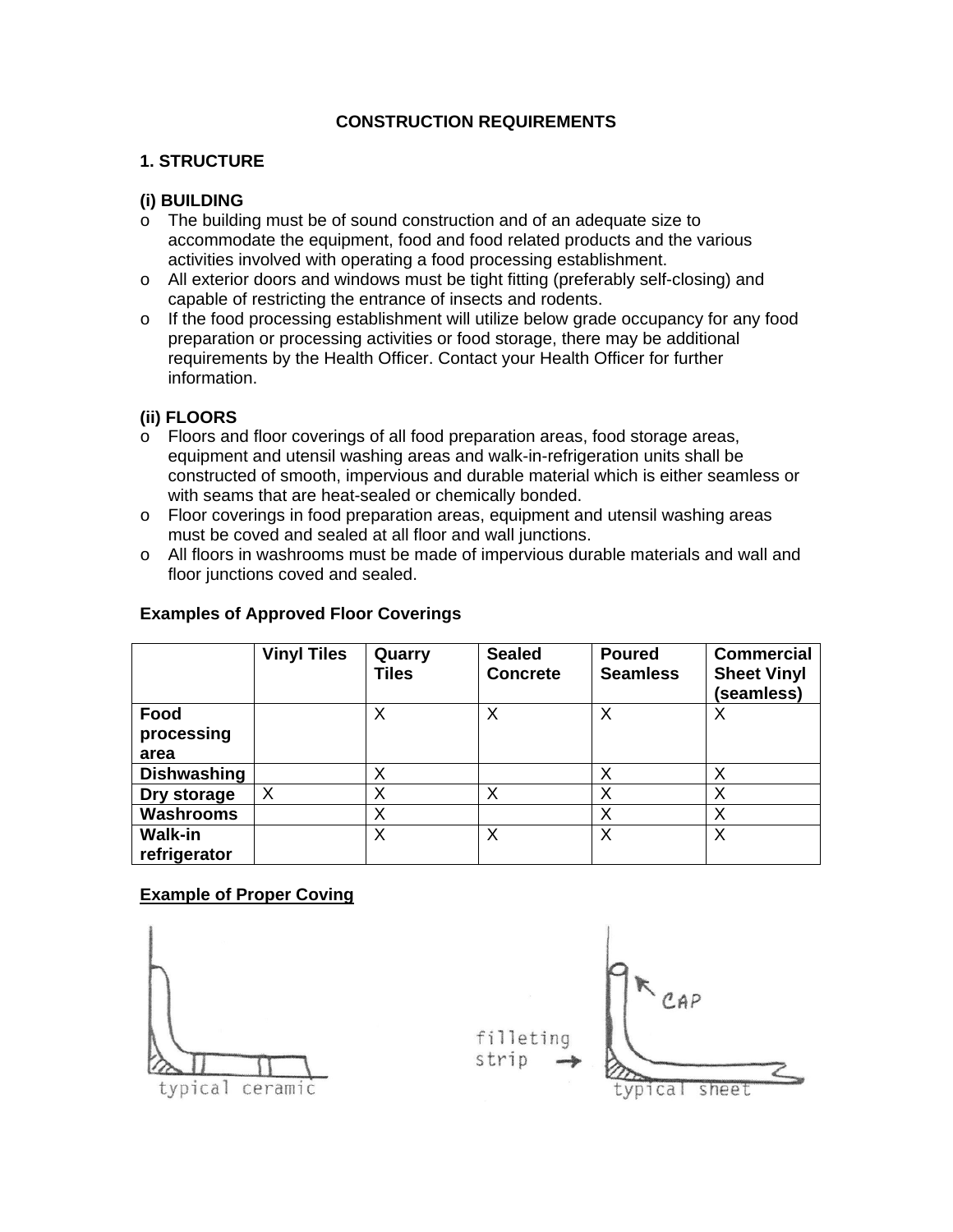## **(iii) WALLS, PARTITIONS and CEILINGS**

- o All walls and partitions in food preparation areas, equipment and utensil washing areas and walk-in refrigeration units must be of a smooth non-absorbent finish and easily cleanable.
- o Studs, joists and rafters in food preparation areas, equipment and utensil washing areas and walk-in refrigeration units must be covered and not exposed.
- o Ceilings in all food preparation, equipment and utensil washing areas must be of a smooth non-absorbent finish and easy to clean. Where a T-bar ceiling is use, with approval, the inserts must be non-perforated and plastic coated or have another finish that is non-absorbent and washable.

|                 | Glazed<br>Surface | Concrete<br><b>Filled Epoxy</b> | <b>Drywall</b><br>with Epoxy | Plastic/fiberglass<br><b>Wall Panels</b> | <b>Stainless</b><br>Steel or |
|-----------------|-------------------|---------------------------------|------------------------------|------------------------------------------|------------------------------|
|                 |                   | Paint                           | Paint                        |                                          | Aluminum                     |
| Processing area |                   |                                 |                              |                                          |                              |
| Food prep area  |                   |                                 |                              |                                          |                              |
| Dishwashing     |                   |                                 |                              |                                          |                              |
| Dry storage     |                   |                                 |                              |                                          |                              |
| Washrooms       |                   |                                 |                              |                                          |                              |
| Walk-in         |                   |                                 |                              |                                          |                              |
| refrigerator    |                   |                                 |                              |                                          |                              |

## **Examples of Approved Wall Surfaces**

## **2. EQUIPMENT DESIGN AND INSTALLATION**

- o All equipment must be of commercial grade quality and preferably certified (listed) by NSF International (NSF).
- o Equipment not NSF certified may be subject to approval by a Health Officer prior to use, to ensure it is suitable for the purpose intended.
- $\circ$  It is recommended that heavy and/or large food equipment that is not readily moveable be mounted on wheels wherever possible.
- o Equipment that is not mounted on wheels and not readily moveable, must be sealed to the floor or mounted on legs providing a minimum height of 15 cm (6 inches) from the floor and located such that access can be gained to all sides of the equipment for cleaning purposes.
- $\circ$  All table or countertop mounted equipment that is not readily moveable and is not sealed directly to the table or countertop, must be set on legs allowing a minimum of 10 cm (4 inches) of space between the piece of equipment and the table or countertop.

# **3. SINKS**

#### Hand-wash Basins

 $\circ$  A minimum of one separate hand-wash basin with hot and cold water is required to be conveniently located in the food preparation area, and depending on the size of the food processing area additional hand-wash basins may be required. Exception existing processing facilities in which *non- potentially hazardous foods* are processed, for example seed cleaning plants, hand-washing station can be located in non-food preparation areas.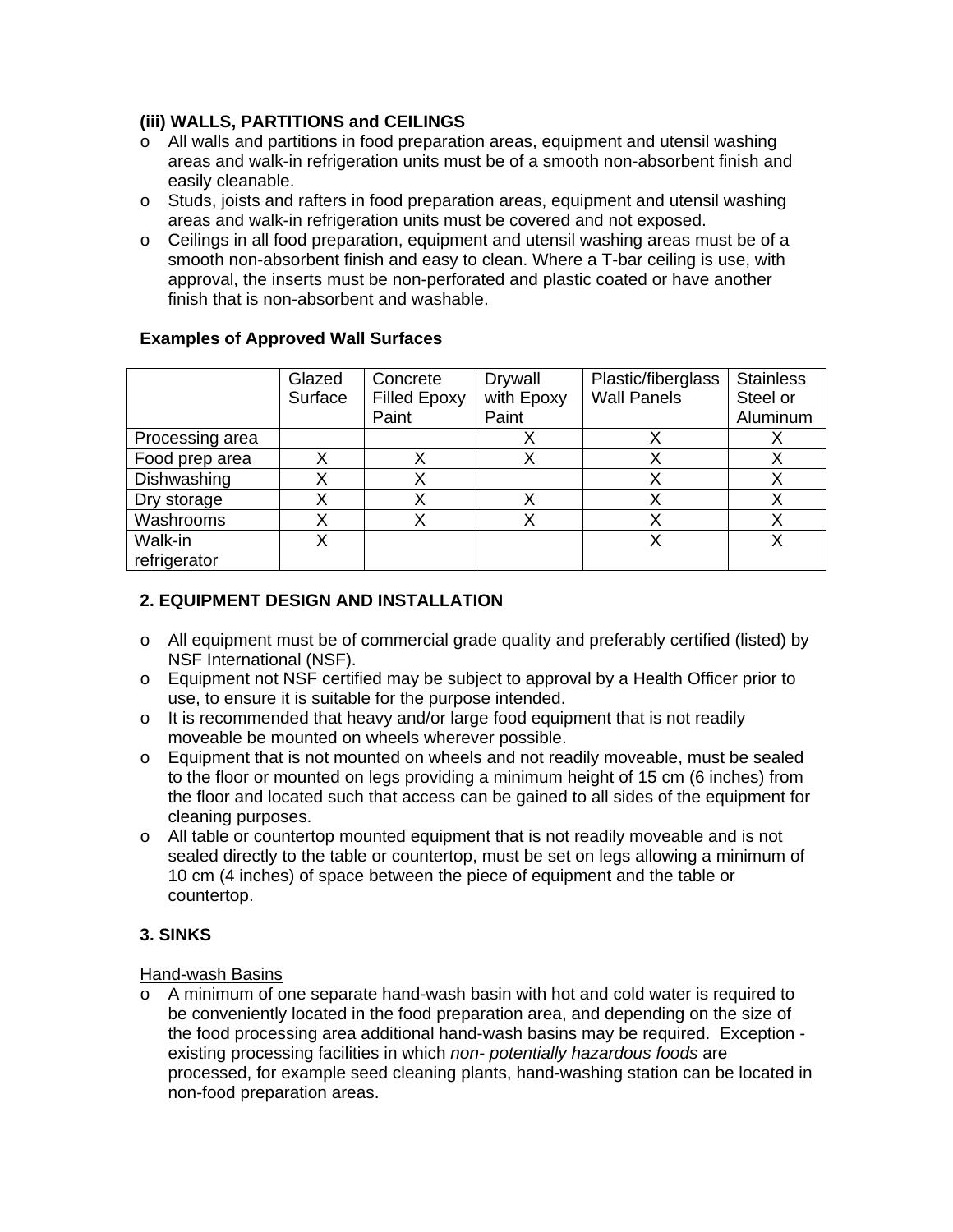- o A hand-wash basin in a washroom in an existing food processing facility cannot be considered as a designated hand-wash basin, unless recommended by Health Officer and approved by the Manager – Inspection and Audit Service.
- o The hand-wash basin must be equipped with a mixing valve or combination faucet.
- $\circ$  A liquid soap dispenser and a single use towel dispenser are provided at the handwash basin.

#### Dishwashing

- o A stainless steel three-compartment sink of sufficient size to adequately clean and sanitize each utensil (tableware, pots, pans, etc) is required, unless otherwise approved by a Health Officer.
- $\circ$  The dishwashing area must be designed such that there is sufficient space for: processing dirty and clean utensils; maintaining an adequate separation distance to prevent them from coming in contact with each other and ensuring the flow is from soiled dishes to clean dishes.
- o Dish tables and/or drain boards or racks are required and must be: non-corrodible; self-draining; and of sufficient size and numbers for the processing of soiled and clean utensils as well as air-drying of clean utensils.
- o Where a mechanical dishwasher is to be used, it must be of commercial grade and NSF International certified (or equivalent) and approved by a Health Officer.
- o Properly sized grease traps or interceptors, servicing utensil washing sinks, must meet the Manitoba Plumbing Code and located such that they are accessible for easy cleaning and maintenance.

#### Janitorial Sink

 $\circ$  A separate janitorial style sink is recommended for filling cleaning pails and disposing of cleaning wastes to prevent contamination of food and dishwashing areas.

# **4. STORAGE SPACE**

- o Adequate storage space is required and must be provided to ensure that food products are protected from contamination at all times.
- o Sufficient refrigerator and freezer space must be provided such that potentially hazardous foods required to meet demands at peak times, are able to be rapidly cooled and properly stored.
- o Placement of refrigeration equipment should be carefully considered to ensure that refrigeration space is available and conveniently located near food preparation areas and not affected by extreme heat sources such as ovens, grills and deep fryers.
- o Storage space must be provided to allow for the storage and separation of items that are distinct from each other such as food products, equipment and cleaning supplies.
- o Adequate storage facilities such as lockers or change rooms should be provided for wearing apparel and other personal items of employees.
- o It is also recommended that an area be set aside for the storage of unused items.
- o Shelves to be used for the storage of food and food containers and equipment that are not easily moveable such as dollies, racks or pallets, must be sealed directly to the floor such that food particles, dust or debris cannot get under the bottom shelf, or have a minimum height of 15 cm (6 inches) between the bottom shelf and the floor.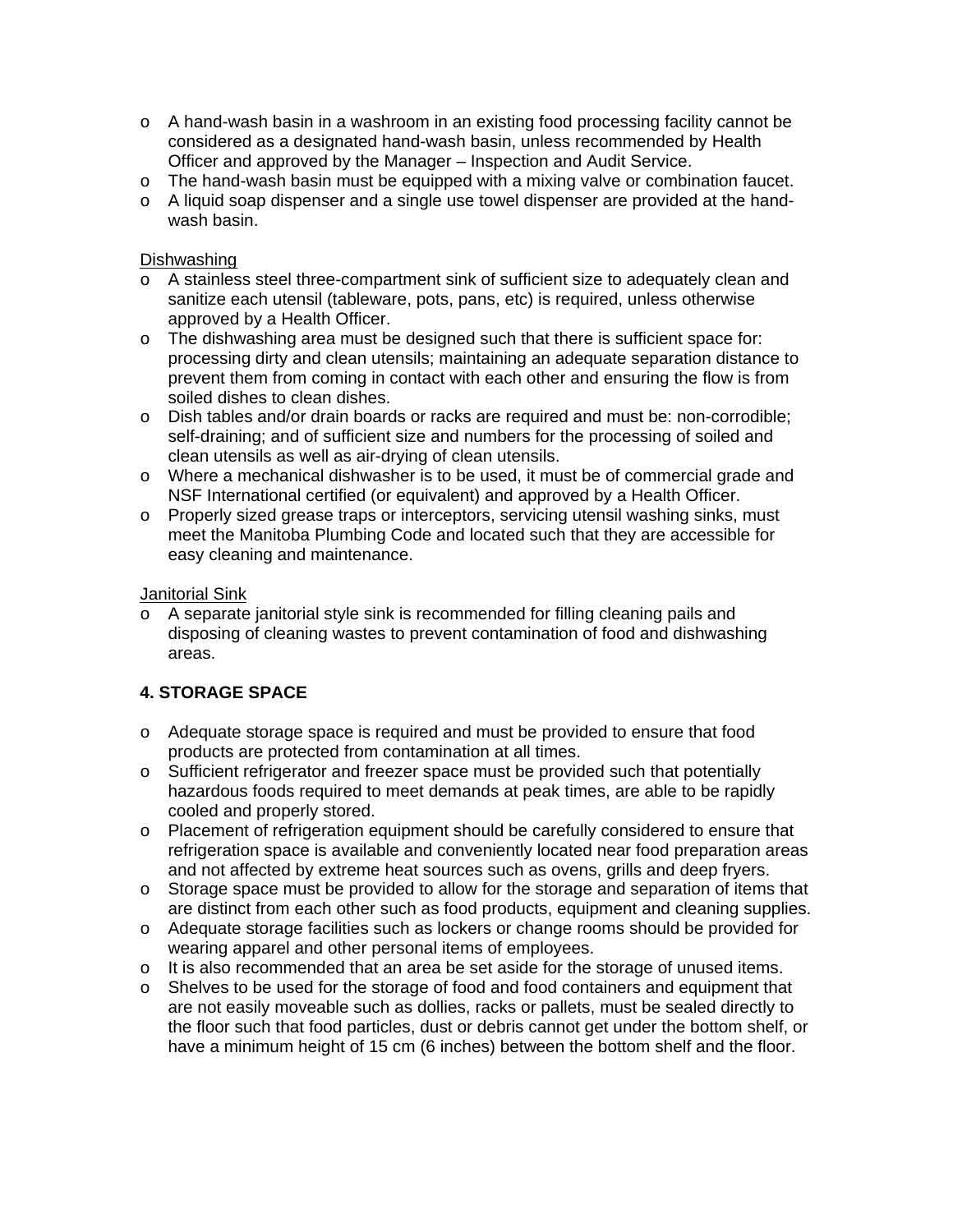# **5. VENTILATION and EXHAUST SYSTEM**

- $\circ$  Proper ventilation is required in all food processing establishments and must meet the requirements of the Manitoba Building Code.
- o Where grease laden vapors are produced such as from a deep fryer, grill or similar type equipment, a ventilation exhaust system is required and must comply with The Manitoba Building Code and The Manitoba Fire Code and receive approval of the local authority having jurisdiction.

# **6. LIGHTING**

- $\circ$  Bright and direct lighting is required in all food preparation areas and dishwashing areas. A minimum of 215 lux (20 foot candles) is required on all work surfaces in these areas. A minimum of 540 lux (50 foot candles) is recommended. Storage areas and washrooms must be provided with sufficient lighting fixtures to allow for proper cleaning operations. A minimum of 215 lux (20 foot candles) is required at a distance of 76 cm (30 inches) from the floor.
- o All lighting in food preparation areas, dishwashing areas, food and food equipment storage areas and food display areas must be shielded to protect them from shattering and protect food and equipment from broken glass. **Note:** Shatterproof bulbs or shatterproof fluorescent tubes may be used in place of shields where appropriate.

# **7. WASHROOM FACILITIES**

- $\circ$  Toilet and hand-washing facilities must be provided for staff and must be located in a convenient location. The hand-wash basin noted in Section 3 is exclusive for handwashing in the food preparation area and is not to be included as part of the washroom facilities, unless recommended by a Health Officer and approved by the Manager – Inspection and Audit Service.
- o Toilet facilities, meeting the requirements of the Manitoba Building Code and approved by the local authority having jurisdiction.

# **8. GARBAGE FACILITIES**

- o Garbage containers or facilities must be provided inside and outside the establishment.
- o The containers or facilities must be durable, easily cleanable, rodent proof and must be provided in sufficient numbers and located at convenient locations both inside and outside.

# **9. POTABLE WATER SOURCE**

o Where a food processing establishment is not serviced by a licensed municipal water supply, the water supply system must comply with Manitoba Regulation 40/2007, Drinking Water Safety Regulation, under *The Drinking Water Safety Act* and meet all requirements for a semi-public water system.

# **10. SEWAGE DISPOSAL**